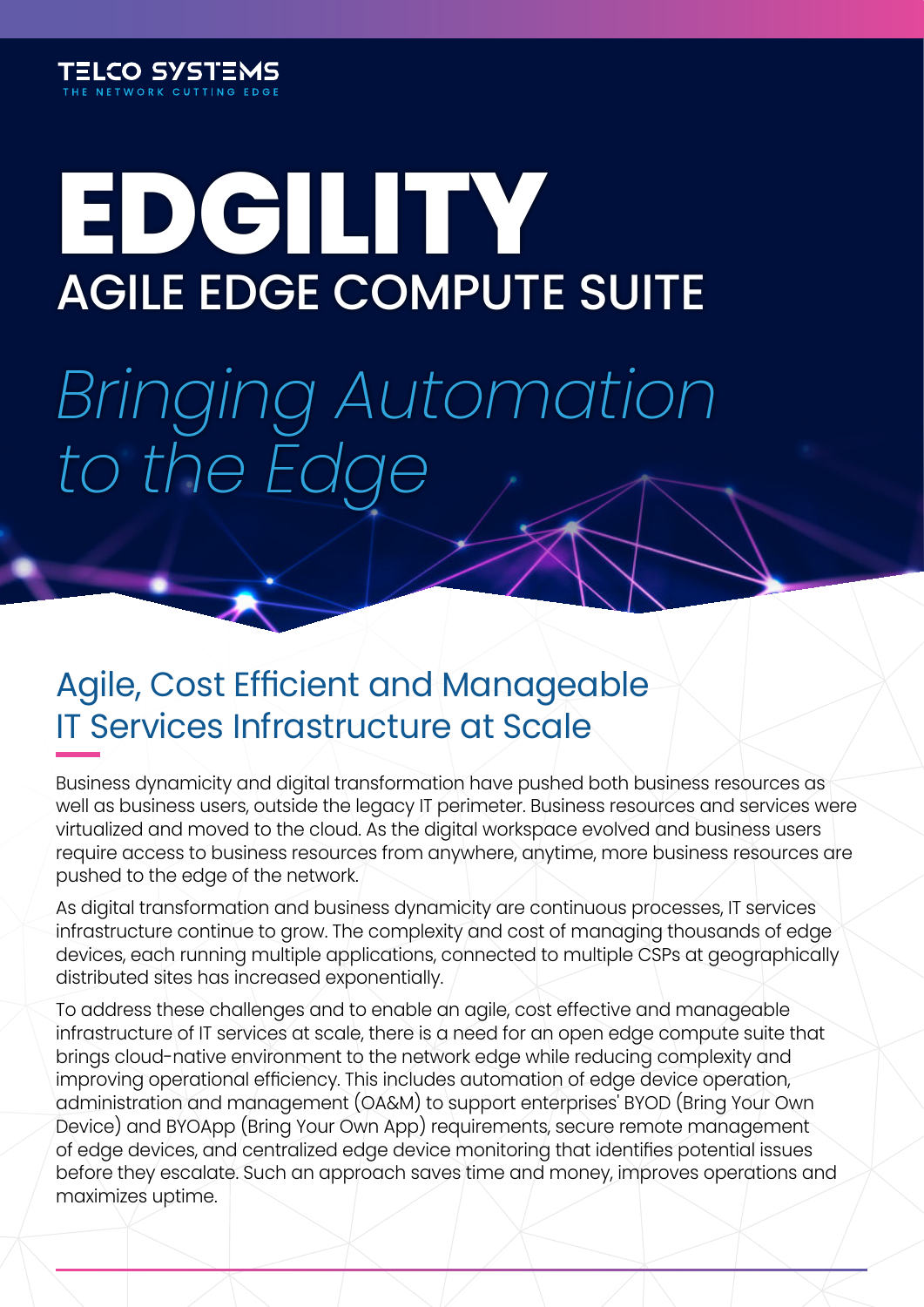# Edgility – Your Competitive Edge

Telco Systems' Edgility is an agile edge compute software suite, providing IT teams with a 360-degree toolset for automating the deployment, operation and lifecycle management of thousands of edge devices and IT services across multiple branches, home and "mobile" offices connected via multiple network providers.

Edgility provides simple and intuitive operation and management of edge devices and services at scale. It simplifies deployment of any service, by creating a secure control layer for operation, management, and administration of edge devices and the application software they are running. Edgility enables you to select the solution components (HW and SW) that best fit the dynamic changes in business requirements and eliminates vendor lock-in.



### Edgility Central

Edgility Central is a powerful, Management and Orchestration (MANO) system that enables managing multiple edge devices, applications, network functions, and service policies across multiple sites via a single pane of glass. Using the 'point and click' Graphic Service Designer, users can easily configure connectivity, complex workloads and templates. Edgility Central can run on-prem in the datacenter, and in private or public clouds.

### Edgility OS

Edgility OS is a high-performance, small footprint operating system that turns any white-box into a fully operational edge device. Optimized for maximum resource utilization, Edgility OS delivers high throughput even on low-resource low power, and low carbon footprint white-boxes. Edgility OS supports hybrid virtualized and containerized services/ applications from any vendor, allowing you to deploy and run multi-service workloads (service chaining).

Edgility supports automated deployment of edge devices at any location, secure remote management, and centralized edge device monitoring that identifies potential issues before they escalate. Such an approach saves time and money, improves operations and maximizes productivity.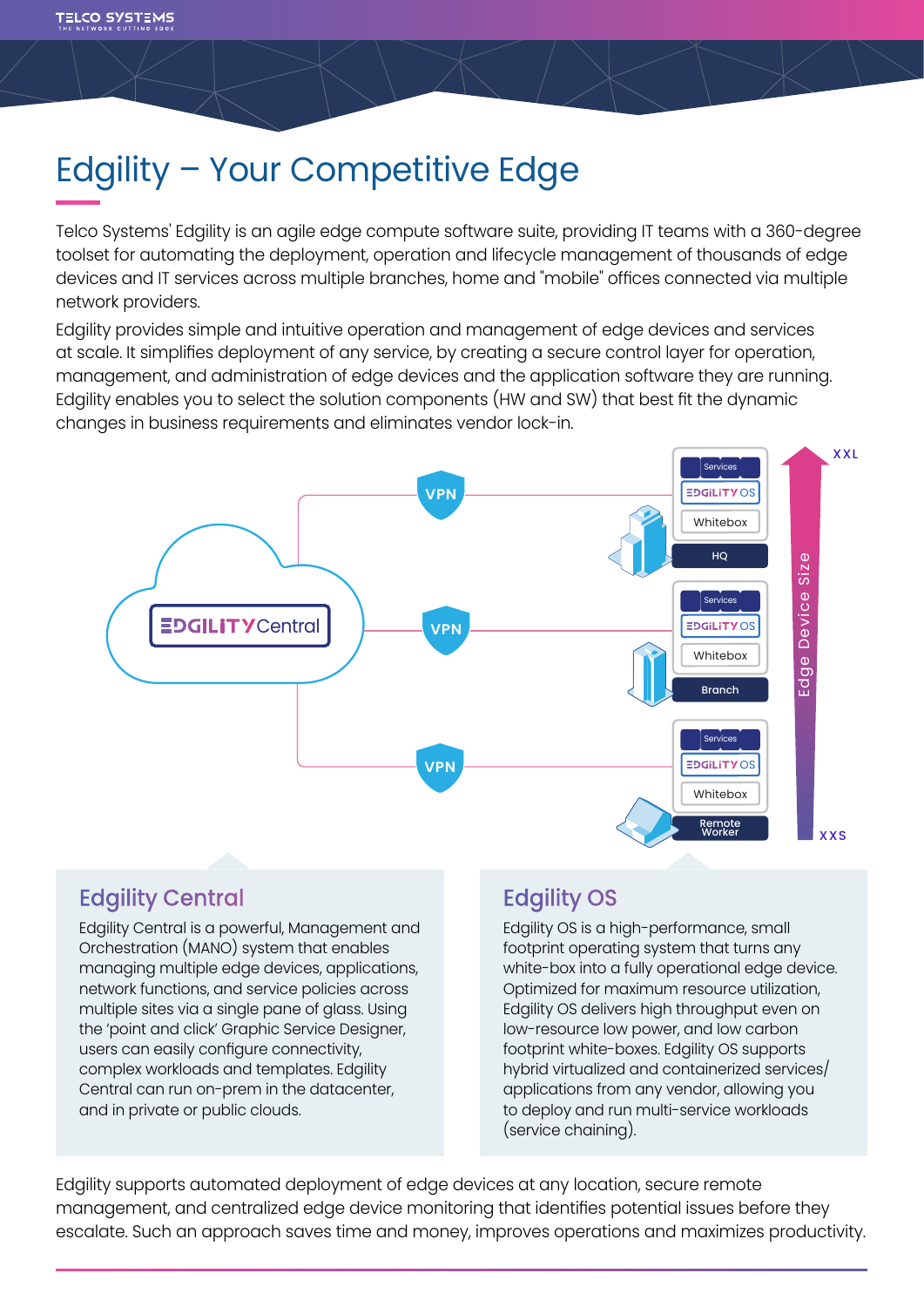## Designed to Increase Your Operational Efficiency

Edgility provides a complete toolset to manage edge devices and the services running on top of them.

#### Features and Benefits



#### Automated OA&M

- **•** Automated and fast workloads design via point & click graphic service designer
- **•** Zero touch provisioning (ZTP) of workloads on edge devices
- **•** Plug & Play deployment of any application in minutes



#### Efficient Management @ Scale

- **•** Single pane of glass management
- **•** Full life cycle management of tens of thousands of applications and
- **•** edge devices
- **•** Enforce corporate policies everywhere



#### Full Visibility & Control

- **•** Stay in control out-of-band remote management via secure VPN tunnels
- **•** Alarms and events dashboard remote monitoring of edge devices
- **•** to identify potential faults
- **•** Remote troubleshooting perform network tests from remote and decrease the meantime to repair (MTTR)



#### Agile & Future Proof

- **•** Cherry-pick the best tools available and keep your network up to date
- **•** Vendor-neutral architecture runs any software on any hardware
- **•** BYOApp (Bring Your Own App) add new apps or change current ones
- **•** (beyond secure SD-WAN)
- **•** BYOD (Bring Your Own Device) no vendor lock-in thus better management of supply chain